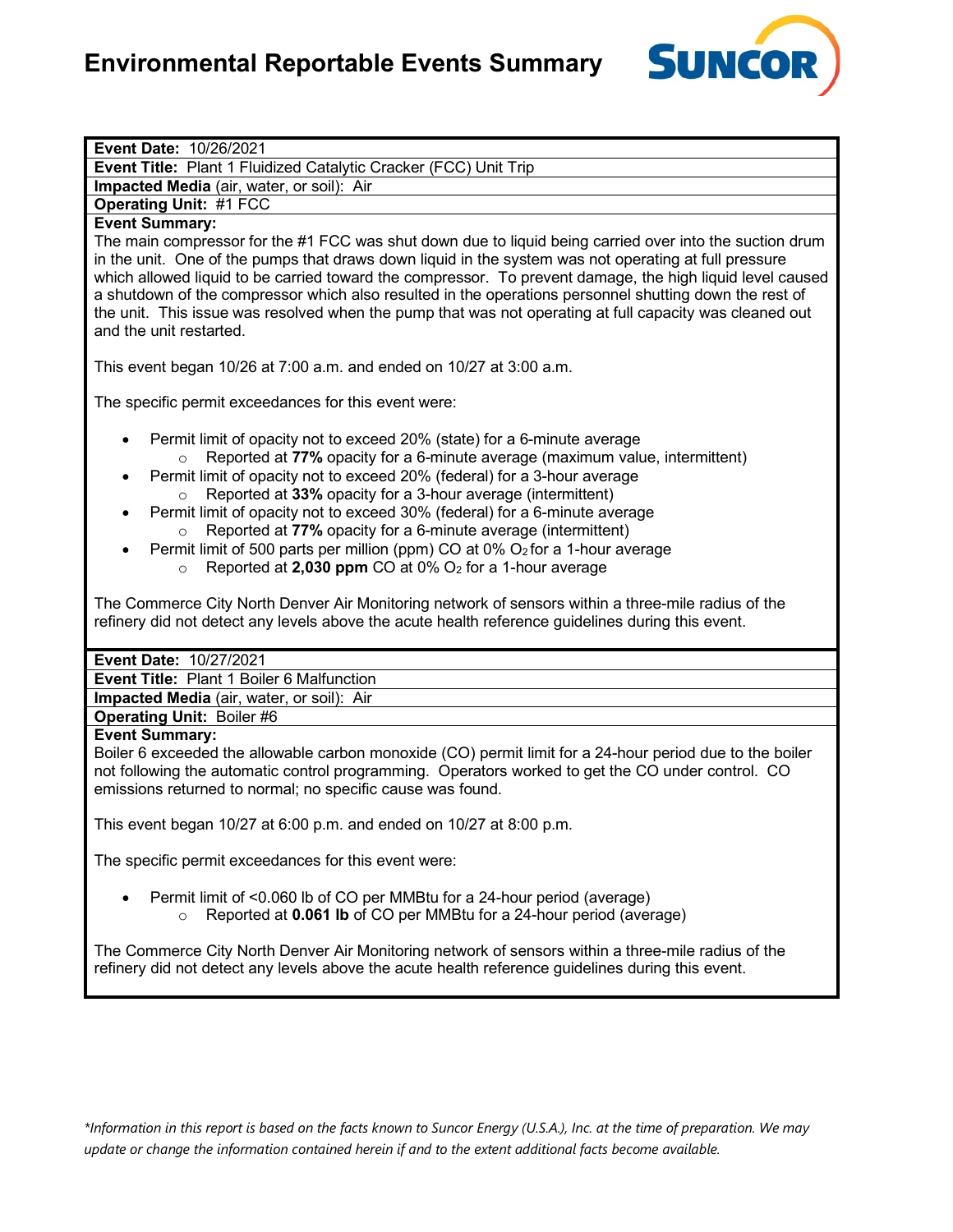# **Environmental Reportable Events Summary**



| Event Date: 10/29/2021                                                                                                                                                                                                                                                                                                                                                                                                                                                                                                                                                                                                                                                                             |
|----------------------------------------------------------------------------------------------------------------------------------------------------------------------------------------------------------------------------------------------------------------------------------------------------------------------------------------------------------------------------------------------------------------------------------------------------------------------------------------------------------------------------------------------------------------------------------------------------------------------------------------------------------------------------------------------------|
| Event Title: H-25 SO <sub>2</sub> Exceedance                                                                                                                                                                                                                                                                                                                                                                                                                                                                                                                                                                                                                                                       |
| Impacted Media (air, water, or soil): Air                                                                                                                                                                                                                                                                                                                                                                                                                                                                                                                                                                                                                                                          |
| <b>Operating Unit: #1 Sulfur Recovery Unit (SRU)</b>                                                                                                                                                                                                                                                                                                                                                                                                                                                                                                                                                                                                                                               |
| <b>Event Summary:</b>                                                                                                                                                                                                                                                                                                                                                                                                                                                                                                                                                                                                                                                                              |
| During normal operation, a pressure and flow spike occurred causing the reducing gas generator (RGG) to<br>trip offline which caused unit upsets in the #1 and #2 Sulfur Recovery Unit (SRU) in Plant 1. The #1 SRU<br>was most impacted and tripped offline. With the unit tripped, gases normally processed in the unit were<br>sent to the incinerator to be combusted. During this period, high sulfur dioxide (SO <sub>2</sub> ) generation was<br>caused due to processing the gas stream in the incinerator. The issue was resolved by readjusting the<br>heating on the feed line to H-25 to ensure backpressure in the unit was reduced and allowing the<br>incinerator to work properly. |
| This event began 10/29 at 4:00 a.m. and ended on 10/27 at 8:00 p.m.                                                                                                                                                                                                                                                                                                                                                                                                                                                                                                                                                                                                                                |
| The specific permit exceedances for this event were:                                                                                                                                                                                                                                                                                                                                                                                                                                                                                                                                                                                                                                               |
| Permit limit of 15.68 lb/hr of SO <sub>2</sub> for a 1-hour average<br>Reported at 29.79 lb/hr of SO <sub>2</sub> for a 1-hour average<br>Permit limit of 250 ppm SO <sub>2</sub> at 0% O <sub>2</sub> for a 12-hour average<br>Reported at 1,180 ppm $SO2$ at 0% $O2$ for a 12-hour average<br>$\circ$                                                                                                                                                                                                                                                                                                                                                                                            |
| The Commerce City North Denver Air Monitoring network of sensors within a three-mile radius of the<br>refinery did not detect any levels above the acute health reference guidelines during this event.                                                                                                                                                                                                                                                                                                                                                                                                                                                                                            |
| Event Date: 10/31/2021                                                                                                                                                                                                                                                                                                                                                                                                                                                                                                                                                                                                                                                                             |
| Event Title: Plant 1 Boiler 6 Malfunction                                                                                                                                                                                                                                                                                                                                                                                                                                                                                                                                                                                                                                                          |
| Impacted Media (air, water, or soil): Air                                                                                                                                                                                                                                                                                                                                                                                                                                                                                                                                                                                                                                                          |
| <b>Operating Unit: Boiler #6</b>                                                                                                                                                                                                                                                                                                                                                                                                                                                                                                                                                                                                                                                                   |
| <b>Event Summary:</b><br>Boiler 6 exceeded the allowable carbon monoxide (CO) permit limits for a 24-hour period. This was<br>caused during boiler tuning where the boiler was out of range. Operators worked to get the CO under<br>control no specific cause was found and CO emissions returned to normal.                                                                                                                                                                                                                                                                                                                                                                                      |
| This event began 10/31 at 1:00 p.m. and ended on 11/03 at 1:00 a.m.                                                                                                                                                                                                                                                                                                                                                                                                                                                                                                                                                                                                                                |
| The specific permit exceedances for this event were:                                                                                                                                                                                                                                                                                                                                                                                                                                                                                                                                                                                                                                               |
| Permit limit of <0.060 lb of CO per MMBtu for a 24-hour period (average)<br>Reported at 0.135 lb of CO per MMBtu for a 24-hour period (average)                                                                                                                                                                                                                                                                                                                                                                                                                                                                                                                                                    |
| The Commerce City North Denver Air Monitoring network of sensors within a three-mile radius of the<br>refinery did not detect any levels above the acute health reference guidelines during this event.                                                                                                                                                                                                                                                                                                                                                                                                                                                                                            |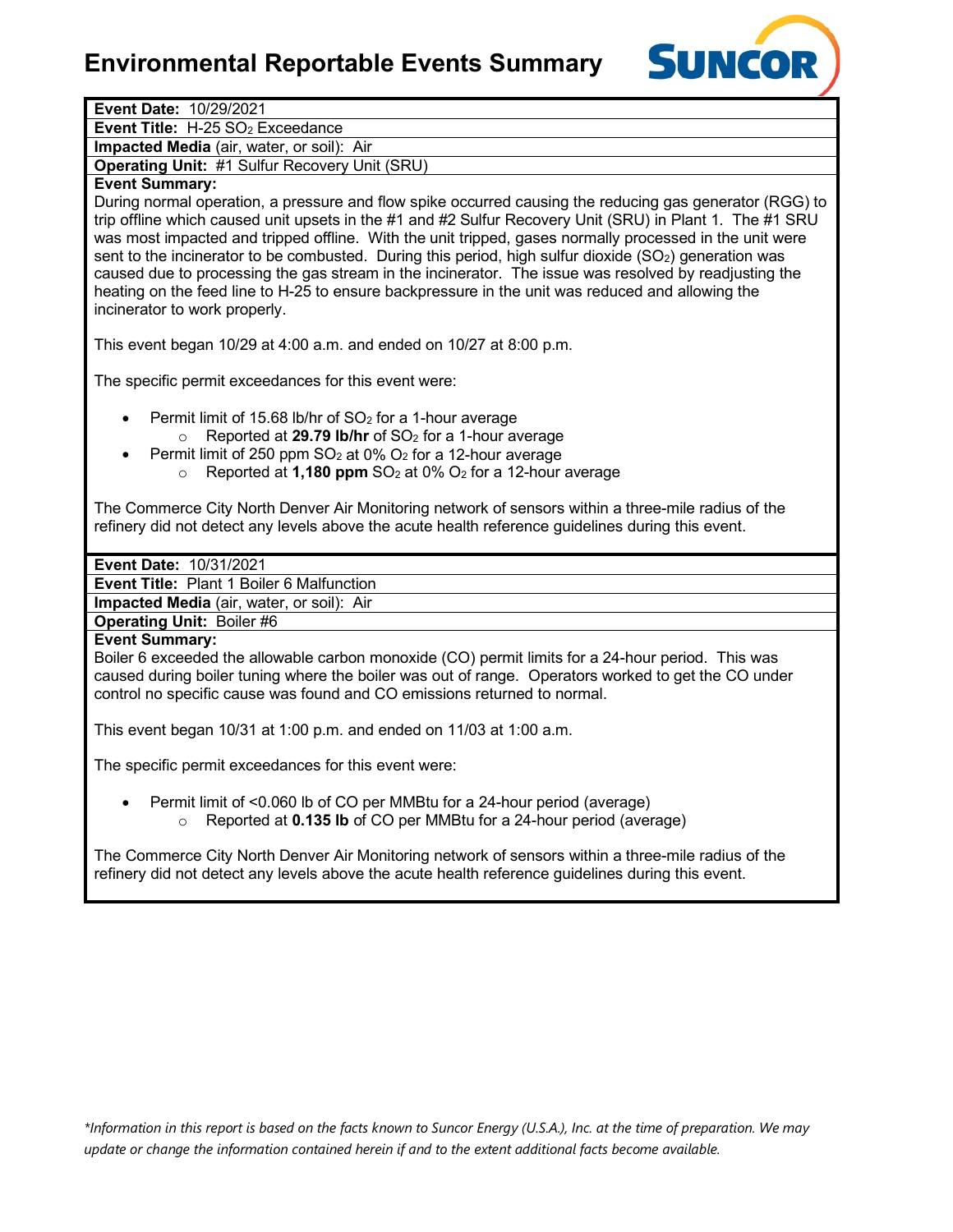# **Environmental Reportable Events Summary**



| Event Date: 11/02/2021                                                                                                  |
|-------------------------------------------------------------------------------------------------------------------------|
| Event Title: Plant 2 FCC Unit Trip                                                                                      |
| Impacted Media (air, water, or soil): Air                                                                               |
| <b>Operating Unit: #2 FCC</b>                                                                                           |
| <b>Event Summary:</b>                                                                                                   |
| While performing annual maintenance on an electrical system component, the #2 FCC blower tripped,                       |
| causing the unit to shutdown. The emergency shutdown of the #2 FCC resulted in brief periods of                         |
| elevated opacity emissions from the FCC regenerator stack and resulted in hydrogen sulfide ( $H_2S$ ) rich              |
| gases venting to the Plant 2 Flare. At the flare tip, H <sub>2</sub> S is combusted, which results in the generation of |
| SO <sub>2</sub> and water vapor.                                                                                        |
|                                                                                                                         |
| This event began 11/02 at 10:30 a.m. and ended on 11/03 at 10:00 a.m.                                                   |
|                                                                                                                         |
| The specific permit exceedances for this event were:                                                                    |
|                                                                                                                         |
| Permit limit of 20% opacity for a 6-minute average<br>$\bullet$                                                         |
| Reported at 43% opacity for a 6-minute average (maximum value, intermittent)<br>$\circ$                                 |
| Permit limit of 500 ppm CO at 0% O2 for a 1-hour average<br>٠                                                           |
| Reported at 2,031 ppm CO at 0% O <sub>2</sub> for a 1-hour average<br>$\circ$                                           |
| Permit limit of 162 ppm H <sub>2</sub> S in flare gas for a 3-hour average,<br>٠                                        |
| Reported at 300 ppm H <sub>2</sub> S in flare gas for a 3-hour average<br>$\circ$                                       |
| Flare combustion zone net heating value of 270 btu/scf for a 15-minute average                                          |
| Reported at 260 btu/scf for a 15-minute average<br>$\circ$                                                              |
|                                                                                                                         |
| The Commerce City North Denver Air Monitoring network of sensors within a three-mile radius of the                      |
| refinery did not detect any levels above the acute health reference guidelines during this event.                       |
|                                                                                                                         |
|                                                                                                                         |
| Event Date: 11/04/2021                                                                                                  |
| Event Title: Plant 1 Boiler 6 Malfunction                                                                               |
| Impacted Media (air, water, or soil): Air                                                                               |
| <b>Operating Unit: Boiler #6</b>                                                                                        |
| <b>Event Summary:</b>                                                                                                   |
| Boiler 6 exceeded the allowable carbon monoxide (CO) limit for a 24 hour period due to the boiler being                 |
| out of proper control. During the exceedance period the issues were found to be intermittent. Operators                 |
| worked to get the CO under control by troubleshooting the issue. During the troubleshooting efforts, the                |
| cause was found to likely be a regulator supplying fuel gas to the boiler. While the boiler is offline, the             |
| regulator will be worked on to resolve this issue.                                                                      |
|                                                                                                                         |
| This event began 11/04 at 11:00 a.m. and was complete on 11/05 at 1:00 a.m.                                             |
|                                                                                                                         |
| The specific permit exceedances for this event were:                                                                    |
|                                                                                                                         |
| Permit limit of <0.060 lb of CO per MMB tu for a 24-hour period (average)                                               |
| Reported at 0.069 lb of CO per MMBtu for a 24-hour period (average)<br>$\circ$                                          |
|                                                                                                                         |
| The Commerce City North Denver Air Monitoring network did not detect any levels above the acute health                  |
| reference guidelines during this event.                                                                                 |
|                                                                                                                         |
|                                                                                                                         |

*\*Information in this report is based on the facts known to Suncor Energy (U.S.A.), Inc. at the time of preparation. We may update or change the information contained herein if and to the extent additional facts become available.*